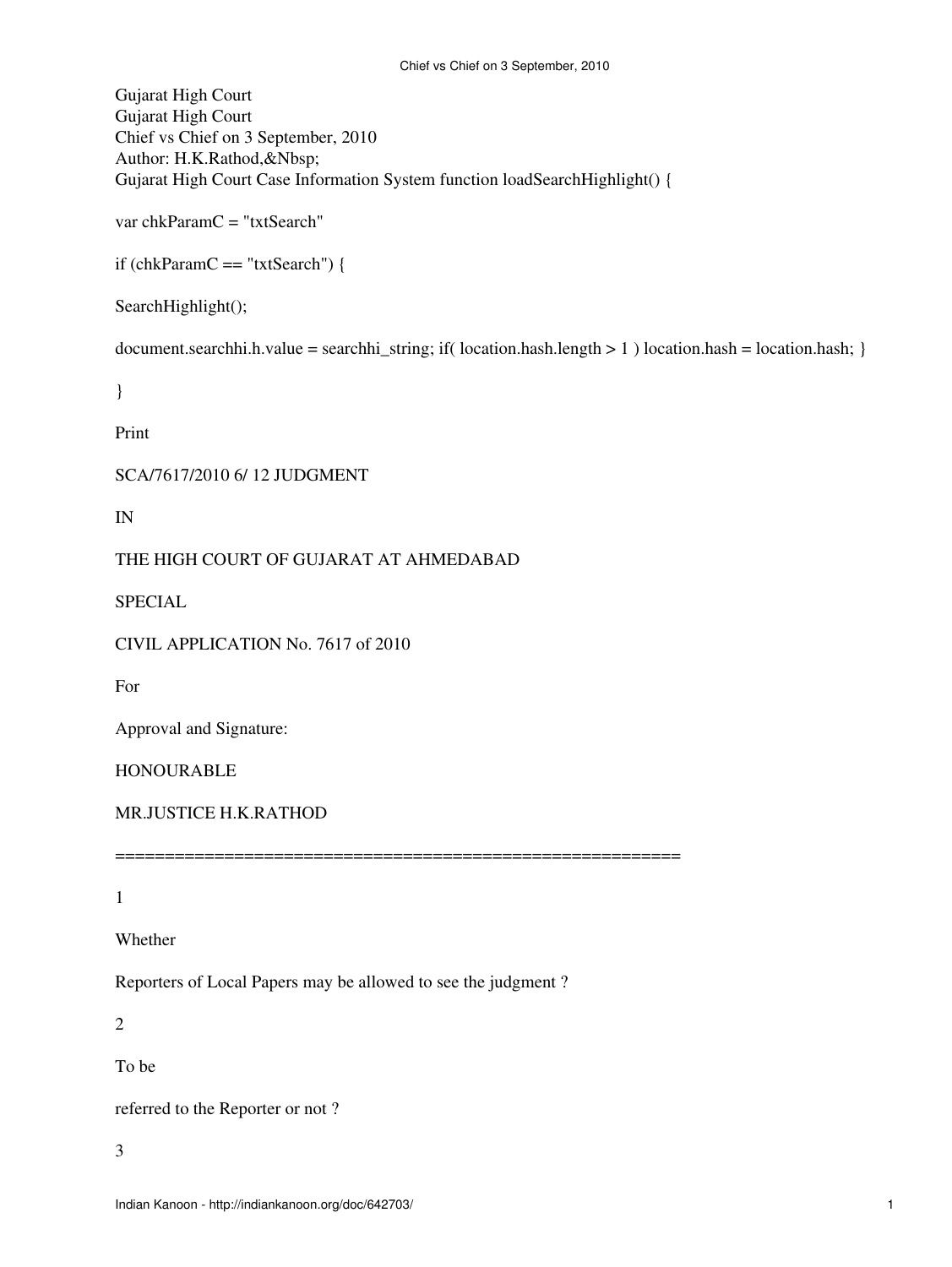Whether

their Lordships wish to see the fair copy of the judgment ?

4

Whether

this case involves a substantial question of law as to the interpretation of the constitution of India, 1950 or any order made thereunder ?

5

Whether

it is to be circulated to the civil judge ?

=========================================================

**CHIEF** 

OFFICER - Petitioner(s)

Versus

CHIEF

INFORMATION COMMISSIONER & 2 - Respondent(s)

========================================================= Appearance

=========================================================

:

MR

DEEPAK P SANCHELA for

Petitioner(s) : 1,

MR NV ANJARIA for Respondent(s) : 1, MR AMIT

PATEL, AGP for Respondent(s) : 2,

**NOTICE** 

SERVED BY DS for Respondent(s) :

3.

# CORAM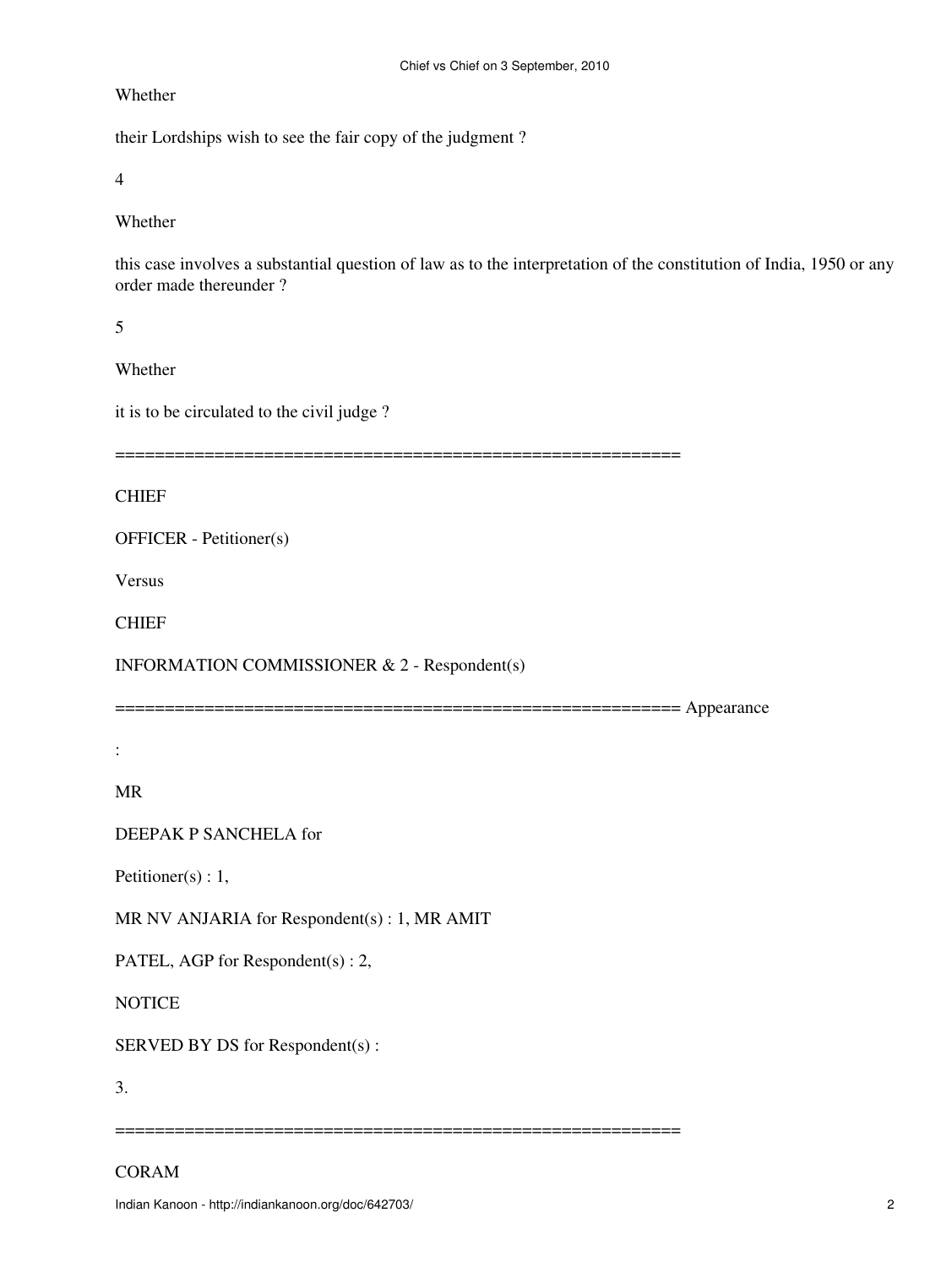**HONOURABLE** 

# MR.JUSTICE H.K.RATHOD

Date

:

: 03/09/2010

ORAL

**JUDGMENT** 

1. Heard

learned advocates appearing on behalf of respective parties.

#### 2. Though

notice, issued by this Court, is served to respondent No.3, no appearance is filed by respondent No.3 and no advocate is engaged by respondent No.3, therefore, in absence of respondent No.3, matter is heard and decided finally by this Court.

#### 3. The

petitioner being a Chief Officer of Talaja Municipality has challenged order of penalty passed by respondent No.1 Chief Information Commissioner dated 20th May 2010 in Appeal under Section 19 of Right to Information Act, 2005 in Appeal No.450/08-09 preferred by Respondent No.3 Asarafbhai Nanubhai Chauhan.

#### 4. Learned

advocate Mr. Deepak P. Sanchela appearing on behalf of petitioner submitted that respondent No.3 is not a genuine BPL Card Holder and his card has been cancelled by Mamlatdar, Talaja on the ground that he is having gas connection from 21st April 1996 as well as he is having immovable property in Bhavani Street and having Pan Kiosk and Cold drink shop along with fan and freeze, even though, petitioner was never acted malafidely with petitioner, but, here, petitioner's efforts are to save the amount of expenses of public body as a Chief Officer of Talaja Municipality. He also submitted that on 29th April 2010, Mamlatdar Talaja has taken decision and communicated same to respondent No.3 that now onwards, he does not to use BPL Card in his favour as a beneficiary. Learned advocate Mr. Sanchela submitted that respondent No.1 has exercised power under Section 20(1) of Right to Information Act, 2005 and imposed a penalty of Rs.15,000/- upon petitioner only on the ground for not providing information to respondent No.3 within stipulated time limit and even after appellate authority's order until commission directed to Chief Officer. Therefore, he submitted that Commissioner decided entire appeal considering only technical aspect and substance of the matter has been ignored by him. He submitted that respondent No.3 is not a genuine BPL Card Holder. For that, spot inquiry was carried out by petitioner through one Gulabkha Pathan, Peon of Talaja Municipality who has made statement before Chief Officer that after spot inquiry, at the place of respondent No.3, who is having a residential property in Bhavani Street in name of Usmanbhai Sipai which has been registered property card of Talaja Nagar Palika being 4/2/6. Respondent No.3 having rented premises in Wav Chowk Area of landlord Bhanushankar Pandya which is running in name of Chauhan Pan Center where business of Pan-bidi as well as Cold Drink are carried out by respondent No.3 having a good business and also having fan and freeze in the said rented premises. The residential property also well furnished having all facilities which occupied by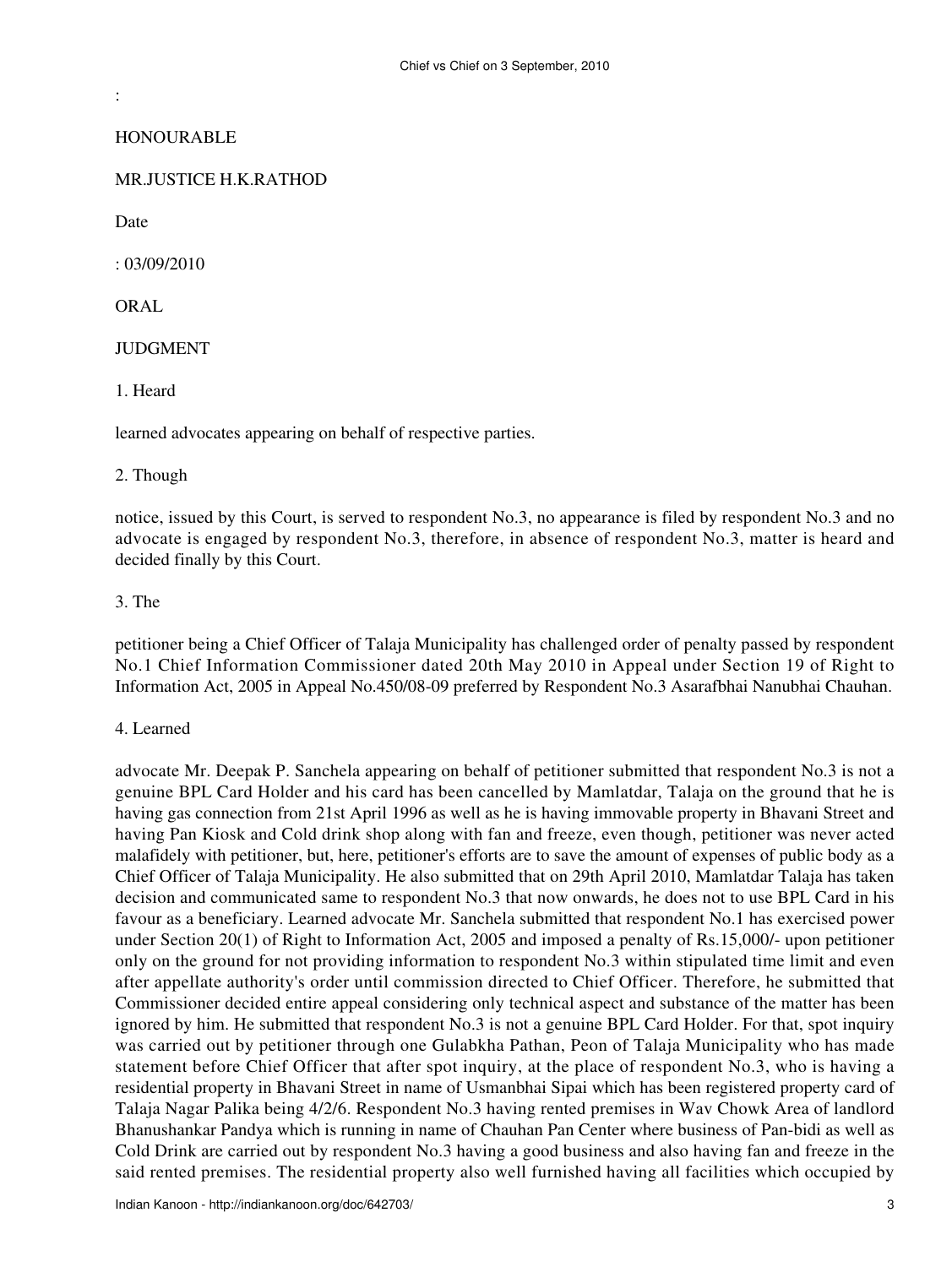respondent No.3. This report is submitted by Gulabkha Pathan on 15th April 2008. The application was made by respondent No.3 before petitioner on 4th April 2008. Thereafter, Chief Officer has given answer to respondent No.3 on 15th April 2008 that information which has been called for by respondent No.3 whose wife is an elected Member of Municipality and keeping in mind financial interest of Municipality, expenses of xerox would come to Rs.28,000/-, therefore, such expenses are not in interest of Municipality, therefore, it can be inspected by respondent No.3 and after inspection, whatever relevant material will be supplied by Chief Officer to respondent No.3. Therefore, learned advocate Mr. Sanchela submitted that Chief Officer has not denied information to respondent No.3, but, looking to bulky record which having unnecessary financial cost to be bear by public body, way which is find out to less in burden to Municipality, but, respondent No.3 being a husband of elected member of municipality approached appellate authority, District Collector, Bhavnagar and all details have been produced on record with a fact that no response is given by respondent No.3 though two letters dated 15th April 2008 and 30th April 2008 communicated to respondent No.3. However, only on the ground that within limitation, information is not supplied by petitioner and looking to BPL Rationing Card of respondent No.3, he is entitled for such documents/information free of cost under provisions of Right to Information Act. Therefore, it was directed to petitioner to supply all the information to respondent No.3 within a period of seven days by order dated 27th May 2008. Against which, appeal was preferred to respondent No.1 under Section 19 of Right to Information Act with prayer to impose penalty to petitioner.

# 5. Learned

advocate Mr. Sanchela further submitted that respondent No.1 authority has merely considered technical aspect that information is not supplied in prescribed time and on the date on which respondent No.3 made an application, he was possessing valid BPL Card, therefore, such information must have to be supplied by Chief Officer within a period of 30 days under provisions of Right to Information Act. Learned advocate Mr. Sanchela also submitted that respondent No.1 has not applied his mind while imposing unreasonable cost/penalty upon petitioner.

# 6. Learned

advocate Mr. Sanchela submitted that being a Chief Officer as well as working as Public Information Officer under Right to Information Act, it was considered to be an obligation upon Chief Officer cannot ignored relevant legal obligation under Section 45(D) of Gujarat Municipalities Act. He submitted that Municipality has rightly passed an order while exercising power under Section 45(2) of Gujarat Municipalities Act and thereafter, Mamlatdar has passed an order on 29th April 2010 considering resolution passed by Municipality. Therefore, in short, his submission is that defence which has been raised by petitioner and subsequent incident are doubted holding of BPL Card by respondent No.3 from inception, therefore, respondent No.3 may be considered to be not bonafide appellant and asking information, because, his wife is an elected member of Talaja Municipality, so, that information has to be utilised for some ulterior purpose, because, he submitted that there is no provision made under Right to Information Act that applicant must have to satisfy Public Information Officer to point out reason or justification for demanding such information or must have to point out objective requirement of such information. So, in absence of such provision, any person required any information from Public Information Officer which must have to be surrendered by Public Information Officer, except to exercise power under Section 7(9) for rejecting request made by such applicant to Public Information Officer. Therefore, learned advocate Mr. Sanchela submitted that merely technical approach without considering defence of present petitioner, Rs.15,000/- penalty has been imposed which apparently found to be harsh for serious lapse not committed by petitioner and petitioner having a reasonable justification for not giving information to respondent No.3 within a period of 30 days though letter dated 15th April 2008 and 30th April 2008 sent by petitioner to respondent No.3, but, it has not been given any response by respondent No.3 to petitioner. Therefore, the fault which has been found by respondent No.1 Commissioner cannot consider to be a proper and reasonable. Therefore, he submitted that let respondent No.1 may reconsider entire defence case of petitioner and thereafter, order may be passed by respondent No.1, so, his request is to remand matter back to respondent No.1.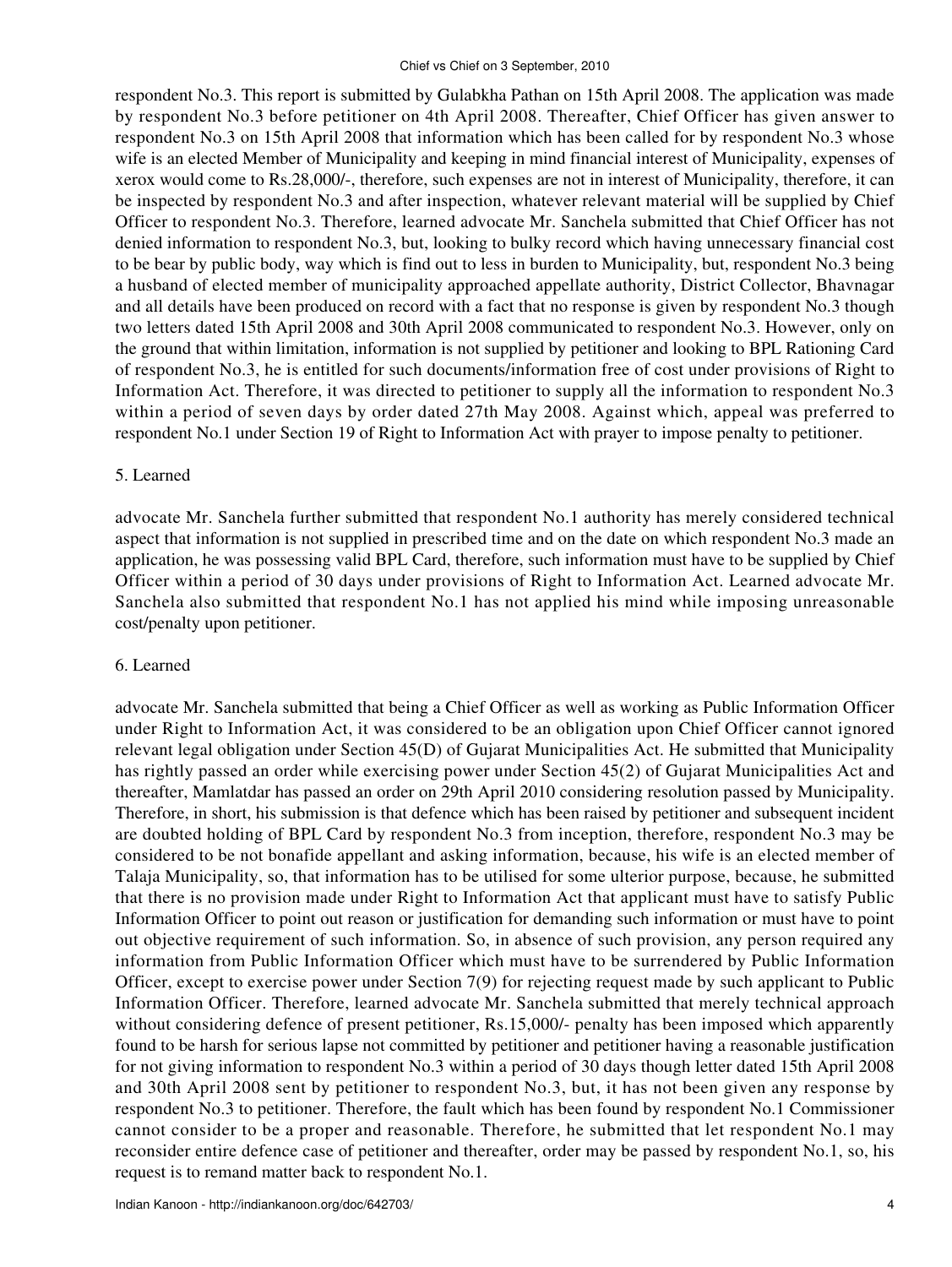# 7. Learned

advocate Mr. N.V. Anjaria appearing on behalf of respondent No.1 submitted that order which has been passed by respondent No.1 is strictly within his power as required under the provisions of Right to Information Act and under Section 20(1), respondent No.1 having power to impose penalty upon erring Public Information Officer upto Rs.25,000/-. Against which, only Rs.15,000/- penalty has been imposed which is considered to be a reasonable and for imposing penalty, respondent No.1 having jurisdiction and power, for that, it cannot be considered that respondent No.1 has no jurisdiction and power to impose penalty against present petitioner.

# 8. Learned

advocate Mr. Anjaria also submitted that petitioner has not acted reasonably after receiving application from respondent No.3 and not furnished information within 30 days without valid reason and acted malafidely denying information to respondent No.3 which has been subsequently supplied after order passed by appellate authority, therefore, he submitted that no error is committed by respondent No.1, which requires interference by this Court while exercising power under Article 226/227 of the Constitution of India.

# 9. Learned

AGP Mr. Amit Patel appearing on behalf of respondent No.2 State Authority supported decision given by District Collector, Bhavnagar dated 27th May 2008 and submitted that District Collector as an appellate authority has rightly considered fact that on the date on which application was made by respondent No.3 on 4th April 2008, respondent No.3 was having in possession of BPL Card and therefore, respondent No.3 is entitled to get information/ document free of cost having exemption under provisions of Right to Information Act. Therefore, according to him, no interference is required by this Court.

# 10. I

have considered submissions made by all learned advocates appearing on behalf of respective parties. I have also perused resolution passed by Municipality, and report submitted by Gulabkha Pathan dated 15th April 2008 and letters communicated to respondent No.3 by Chief Officer dated 15th April 2008 and 30th April 2008. I have also considered power and jurisdiction of Municipality under Section 45(D) of Gujarat Municipalities Act. I have also considered Section 20 of Right to Information Act, 2005. This Section gives power to Central Information Commission having opinion that Public Information Officer has without any reasonable cause refused to furnish information within time specified under Section 7(1) or malafidely denied request for information or commonly giving incorrect, incomplete or misleading information or destroyed information which was subject of the request or obstructed in any manner in furnishing information it shall impose a penalty of Rs.250/- each day till application is received or information is furnished, however, maximum limit of penalty has been fixed under provisions of Section 20 of the Right to Information Act which would come to Rs.25,000/-. The burden to prove that Public Information Officer has acted reasonable and diligently is to be proved upon Public Information Officer.

# 11. In

light of facts which are found from record, an application was made by respondent No.3 on 4th April 2008 and present petitioner is having reasonable doubt or apprehension in respect to holding BPL Card by respondent No.3, therefore, immediately, on 15th April 2008, spot inquiry was carried out by sending one Peon who has submitted report that respondent No.3 is not a genuine BPL Card Holder. Thereafter, information has not been denied by petitioner to respondent No.3. On the contrary, a request was made by petitioner to respondent No.3 by letter dated 15th April 2008 and information which has been called for by respondent No.3 which having estimated cost of Rs.28,000/-, therefore, get the inspection of such documents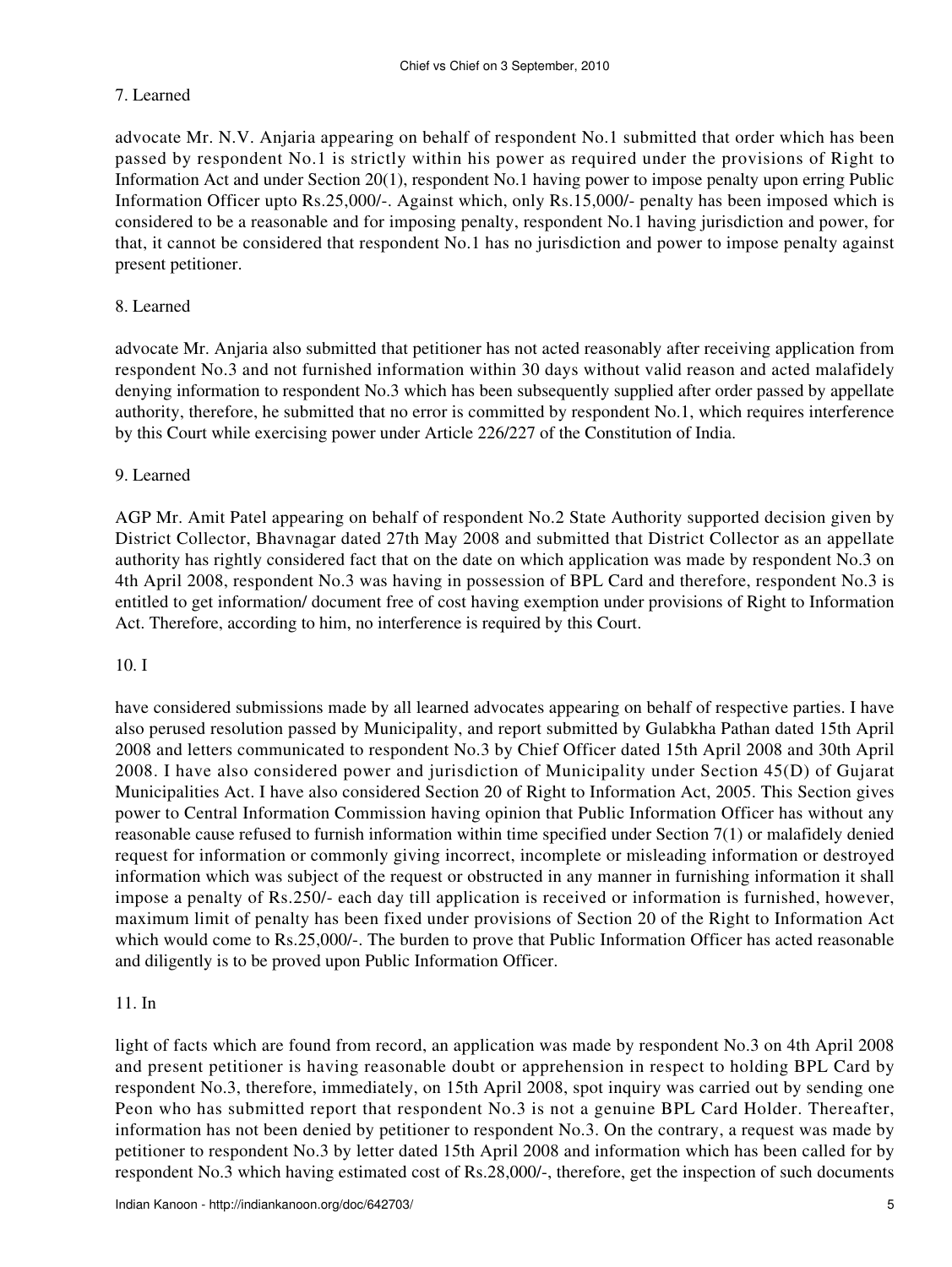#### Chief vs Chief on 3 September, 2010

and copy of relevant documents can be pointed out which will be supplied by Public Information Officer to respondent No.3. So, this letter suggests bonafide efforts made by petitioner, not denied information without any reasonable cause to respondent No.3. The petitioner is having two designations as a Public Officer; one is Chief Officer of Municipality and another is Public Information Officer under Right to Information Act, so, it is his duty to protect or preserve interest of Municipality from unnecessary expenses. The answer which has been given by petitioner to respondent No.3 on 15th April 2008 subsequently found from record that respondent No.3 is not a genuine BPL Card holder and decision is taken by Mamlatdar, Talaja on 29th April 2010 not to use or misuse BPL Card as a beneficiary based on resolution passed by Municipality as a General Resolution No.174 in General Body from list of BPL Card holder, name of respondent No.3 has been cancelled and request was made to present petitioner by Municipality to file appropriate proceedings for cancelling BPL Card of respondent No.3 before Mamlatdar. So, it is necessary to consider by respondent No.1 Commissioner that within 30 days from date of application 4th April 2008, a General Resolution No.174 was passed by General Body of Municipality cancelling name of respondent No.3 from list of BPL Card holder on 29th April 2008. Therefore, it cannot consider that petitioner has acted unreasonable or high handed manner or malafidely with respondent No.3, this aspect has not been properly appreciated by respondent No.1 while passing order on 20th May 2010.

# 12. Therefore,

according to my opinion, a technical approach of respondent No.1 Commissioner ignoring reasonable efforts made and explanation given by petitioner which are found from record and without considering relevant Section 20 of Right to Information Act and without coming to correct conclusion that information/document has been denied by petitioner to respondent No.3 without any reasonable cause or mala fide or not ? Respondent No.1 Commissioner has also not applied his mind whether amount of penalty of Rs.15,000/ imposed upon petitioner can be considered to be a reasonable in light of this defence and reasonable efforts made by petitioner and subsequent event where Mamlatdar, Talaja has cancelled his BPL Card by order dated 29th April 2010. So, it is not a case of adamant approach of petitioner with respondent No.3. On the contrary, a reasonable efforts have been made by petitioner to see that relevant documents may be made available to respondent No.3 without unnecessary expenses caused to a public body. That cannot be penalised by imposing such harsh punishment of penalty of Rs.15,000/- to petitioner. Therefore, order passed by respondent No.1 Commissioner dated 20th May 2010 is required to be quashed and set aside with a direction to respondent No.1 Commissioner to decide while remanding back matter afresh after considering reasonable explanation/defence of petitioner and then to pass appropriate reasoned order after giving reasonable opportunity of hearing to both parties which according to my opinion, will meet end of justice between parties.

# 13. In

result, order passed by respondent No.1 Commissioner dated 20th May 2010 is hereby quashed and set aside while remanding back matter and decide Appeal No.450 of 2008-09 under Section 19 afresh after considering defence and reasonable cause pointed out by petitioner and then to pass appropriate reasoned order after giving reasonable opportunity of hearing to respective parties and consider such in light of defence and reasonable efforts made by petitioner, merely, a technical breach how much penalty is considered to be a reasonable and then to decide it within a period of four months from date of receiving copy of present order and intimate respondent No.3 and petitioner before fixing hearing in remand matter and give opportunity of hearing to both i.e. respondent No.3 as well as petitioner and thereafter to pass reasoned order in accordance with law.

# 14. In

view of above observation and direction, present petition is disposed of by this Court without expressing any opinion on merits.